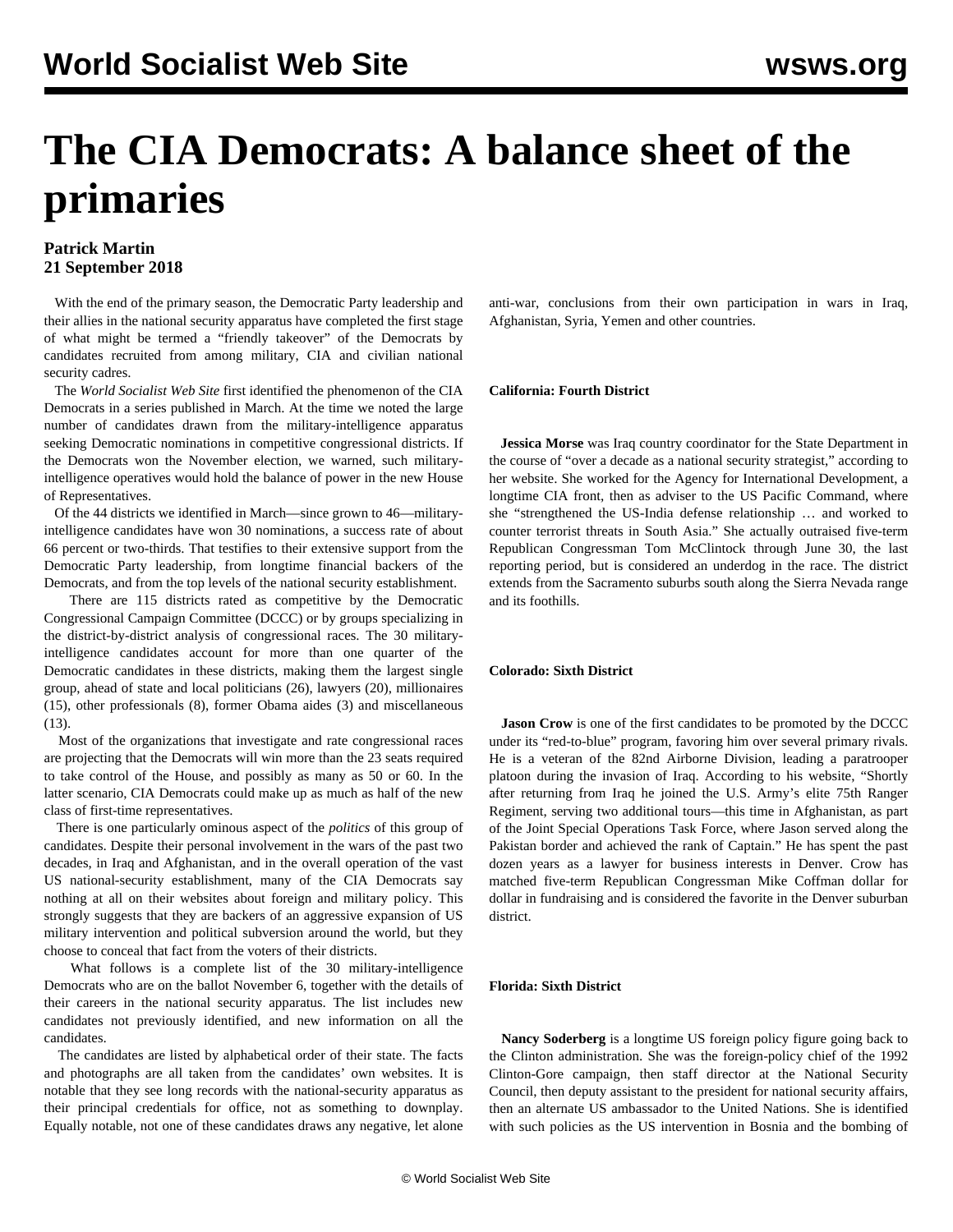Kosovo. She has spent much of her time since then heading private overseas operations aligned with US foreign policy, including the International Crisis Group. She is on the Board of Advisors to the President of the Naval Postgraduate School and Naval War College. Soderberg has far outraised the Republican nominee, Michael Waltz, in the race to succeed Ron DeSantis, who is the Republican candidate for governor, although the race is considered a toss-up.

# **Florida: Twelfth District**

 **Christopher Hunter** joined the FBI after the 9/11 attacks, quitting his job as a state prosecutor. He worked as an agent "focusing on counterintelligence, counterterrorism, and international fugitive investigations." His website is long on militaristic bluster, declaring, "Superior firepower, aggressive counterterrorism measures, and sophisticated intelligence operations must drive our security strategy" and demanding "an uncompromising victory over Russia and its tyrannical regime." Hunter moved from the FBI to a position as a federal prosecutor, then quit the Department of Justice last December to launch his campaign. He is considered a longshot possibility against three-term Republican Congressman Gus Bilirakis, in a district based in the suburbs of Tampa-St. Petersburg.

#### **Florida: Eighteenth District**

 **Lauren Baer** was a legal adviser to both Secretary of State Hillary Clinton and her successor John Kerry, as well as to UN Ambassador Samantha Power. After leaving the State Department, she joined Albright Stonebridge Group, the global strategy firm founded by former Secretary of State Madeleine Albright. Her website declares that she will take her years of foreign policy experience to Congress, where she will ensure funding for the Pentagon, "because we have the strongest, best equipped, and most well-trained military in the world." Baer trails first-term Republican Congressman Brian Mast, himself an Army veteran who lost both his legs in Afghanistan, in fundraising and in the polls of voters in the district on Florida's Atlantic Coast, centered on West Palm Beach.

#### **Illinois: Twelfth District**

 **Brendan Kelly** is one of a half dozen of the military-intelligence candidates who launched political careers prior to this year. The son of civilian Pentagon employees, he grew up on Scott Air Force Base, joined ROTC in college and was commissioned as a Navy officer. After a stint that included deployment in the Middle East, he returned to southern Illinois, obtained a law degree, and became a federal prosecutor, then State's Attorney for St. Clair County, in the Illinois suburbs of St. Louis. He represented the National District Attorneys Association as an observer of the prosecution of prisoners at Guantanamo Bay. He is in a toss-up race against two-term Republican Congressman Mike Bost and has matched the incumbent in fundraising.

 **Amy McGrath** is perhaps the most heavily publicized of the militaryintelligence candidates, and has raised more than \$3 million, an enormous sum for a previously unknown political figure. McGrath was a career Marine Corps fighter pilot with 89 missions over Iraq and Afghanistan. Her military career is the axis of her candidacy. Her website home page identifies her as Lieutenant Colonel, U.S. Marine Corps (Ret.) Alongside the standard photo of the candidate with her husband and children is a picture of McGrath in uniform standing next to a jet and a photo of the fighter jet itself. McGrath is considered a slight favorite against three-term Republican Congressman Andy Barr.

## **Maine: Second District**

**Jared Golden** enlisted in the Marines after 9/11 and spent four years as an infantryman, deploying to Afghanistan in 2004 and to Iraq in 2005-2006. He is the only rank-and-file soldier among the 30 militaryintelligence Democrats, and the only one to acknowledge the negative impact of the war on American troops, revealing his own diagnosis with post-traumatic stress disorder. He was clearly committed to the US wars, however, returning to Afghanistan as a volunteer schoolteacher, and then going to work as a staff member for the Senate Homeland Security and Governmental Affairs Committee, where he worked for Maine's Republican Senator Susan Collins. Golden began his own political career in 2014, winning a seat, as a Democrat, in the Maine House of Representatives, rising to Democratic whip in 2016, and winning the nomination for Congress with the support of the party establishment this year. He is in a toss-up race with heavily funded two-term Republican Congressman Bruce Poliquin.

#### **Maryland: First District**

 **Jesse Colvin** spent six years in Army intelligence, including four combat deployments to Afghanistan and a year near the Demilitarized Zone between North Korea and South Korea. According to his campaign biography, "I am a proud graduate of the US Army's Ranger Course, the premier leadership school in the military … I led intelligence teams whose work facilitated capture/kill missions of Taliban, al-Qaeda and other terrorist leaders. I managed a lethal drone program. I ran human intelligence sources. Everyday, my team and I made dozens of decisions whose outcomes carried life and death consequences for my fellow Rangers, our Afghan partners, and Afghan civilians." Colvin is a distinct underdog against four-term Republican Congressman Andy Harris, in a largely rural district that includes the entire Eastern Shore of Maryland.

# **Michigan: First District**

 **Matthew Morgan** had a 20-year career in the Marine Corps "where I would deploy routinely overseas, culminating in several senior staff roles where I'd provide counsel to numerous military leaders, including the secretary of defense." He did two tours in Iraq and also worked in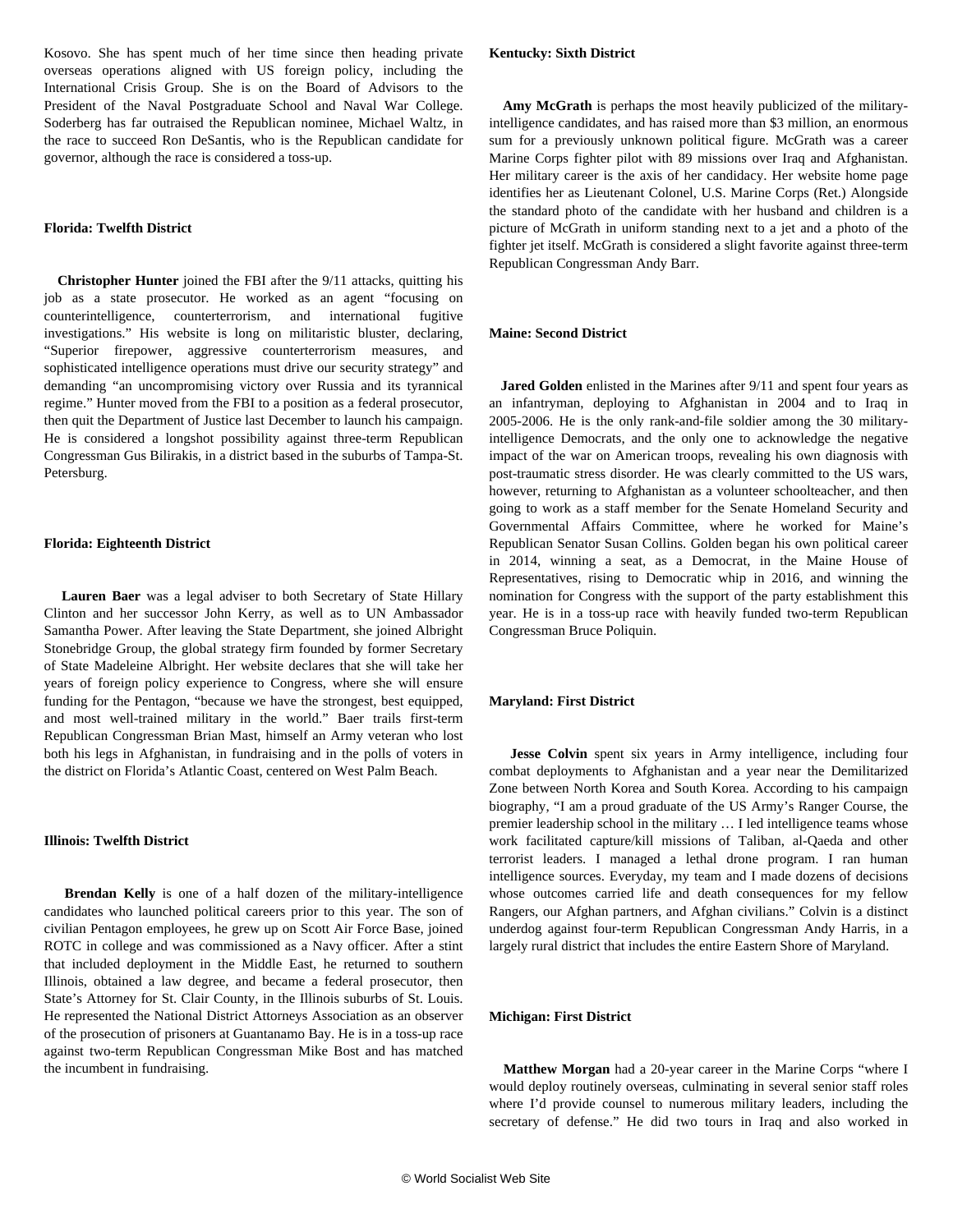counterterrorism on the Horn of Africa. He was unopposed for the Democratic nomination in the First District, a largely rural area that includes the entire Upper Peninsula and the northern third of the Lower Peninsula. He is running against first-term Republican Congressman Jack Bergman, himself a retired Marine Corps lieutenant general who once commanded the Marine Reserves.

#### **Michigan: Eighth District**

 **Elissa Slotkin** has one of the longest records as a leading participant in the crimes of American imperialism, despite her relative youth. The 42-year-old spent 15 years in national-security positions, including three tours as a CIA agent in Iraq, then worked on the National Security Council for George W. Bush and Barack Obama, rising to the position of Iraq director. The first Director of National Intelligence John Negroponte, an arch war criminal, hired her as a top assistant. She later moved to the Pentagon, where, as a principal deputy assistant secretary of defense for international security affairs, her areas of responsibility included drone warfare, "homeland defense" and cyber warfare. She has far outraised her Republican opponent, two-term Republican Congressman Mike Bishop and is projected to take his seat (see: ["Elissa Slotkin: A CIA Democrat](/en/articles/2018/09/01/slot-s01.html) [runs for Congress in Michigan](/en/articles/2018/09/01/slot-s01.html)").

#### **Minnesota: First District**

 **Dan Feehan** was both a front-line soldier and a civilian Pentagon official. According to his campaign biography, from 2005 to 2009, Feehan "served as an active duty soldier and completed two combat tours of duty as part of Operation Iraqi Freedom," the Orwellian title given by the Bush administration to the US invasion and occupation of that country. He then joined the Obama administration, first as a White House aide, then as an acting assistant secretary of defense. He is a slight favorite in the First District, which includes the southern tier of Minnesota, along the border with Iowa, which was previously held by Democrat Tim Walz, now the party's candidate for governor. Feehan has substantially outraised Republican candidate Jim Hagedorn, who lost to Walz in 2016.

#### **New Jersey: Third District**

 **Andy Kim** was a war planner and civilian strategist, not a soldier. According to his campaign biography, "I worked at the White House on countering terrorism and protecting our country, advised the Secretary of Defense and the Pentagon on national security, and I served in Afghanistan as a strategic adviser to Generals David Petraeus and John Allen. When I served in Afghanistan, no one asked me if I was a Democrat or a Republican. We all worked together focused on the mission of keeping our nation safe." He does not detail his final position: two years as director for Iraq on Obama's National Security Council. He is in a toss-up race with Republican Congressman Tom MacArthur, who has held the south Jersey district for two terms.

**Josh Welle** graduated from the Naval Academy and spent 12 years on active duty, including a tour in Afghanistan and four shipboard deployments to the Middle East, Africa, Asia and Europe. According to his campaign biography, "His responsibilities spanned from strategically advising the Ambassador in Kabul to being Executive Officer of a Navy Mine Countermeasure ship in the Persian Gulf." He then founded a software company developing mobile apps for the Pentagon. Welle is a heavy underdog to 19-term Republican Congressman Christopher Smith, long identified for his fanatical opposition to abortion rights, but Welle has raised nearly as much money. He has denounced Smith for refusing to condemn Trump's August press conference appearance side-by-side with Vladimir Putin, declaring, "The people of the 4th District deserve a representative who protects our national security institutions and longstanding interests around the world."

#### **New Jersey: Seventh District**

 **Tom Malinowski** is a long-time apologist for what might be called "human rights imperialism." An aide to the late Senator Daniel Patrick Moynihan, he spent the 1990s in the State Department and Clinton White House, mainly as a speechwriter. From 2001 to 2014 he headed the Washington office of Human Rights Watch, during which time the NGO was firmly aligned with US foreign policy. This became manifest when in 2014 Malinowski joined the Obama administration under Secretary of State John Kerry as assistant secretary of state for democracy, human rights and labor. He specialized in human rights charges directed against groups and states targeted by the US government: ISIS, Myanmar (until the military junta shifted from a pro-China to a pro-US orientation), Sri Lanka (until its government did the same), North Korea and Ukraine. Meanwhile, such US allies as Saudi Arabia, Thailand and Israel received no such pressure. He has significantly outraised five-term Republican Congressman Leonard Lance, and he is favored to win the seat in the upscale western suburbs of the New York metropolitan area.

#### **New Jersey: Eleventh District**

 **Mikie Sherrill** graduated from the Naval Academy and became a helicopter pilot, with 10 years' active service in Europe and the Middle East, before becoming a federal prosecutor. According to her campaign biography, while in the military, "Mikie worked on the Battle Watch Floor in the European Theater during the Iraq invasion, and served as a Flag Aide to the Deputy Commander in Chief of the U.S. Atlantic Fleet. She also served as a Russian policy officer and worked on the implementation of our nuclear treaty obligations and oversaw the relationship between the U.S. Navy and Russian Federation Navy." Perhaps the last assignment accounts for the warmth of her embrace by the Democratic Party establishment, which pumped funds into her campaign, effectively clearing the primary contest for a seat left open by the retirement of 12-term Republican Congressman Rodney Freylingheusen. Sherrill is heavily favored over Republican candidate Jay Webber in the district, one of the wealthiest in the United States, located in the suburban region west of Paterson, New Jersey. She has outraised Webber by \$4.2 million to less than \$600,000, according to the latest FEC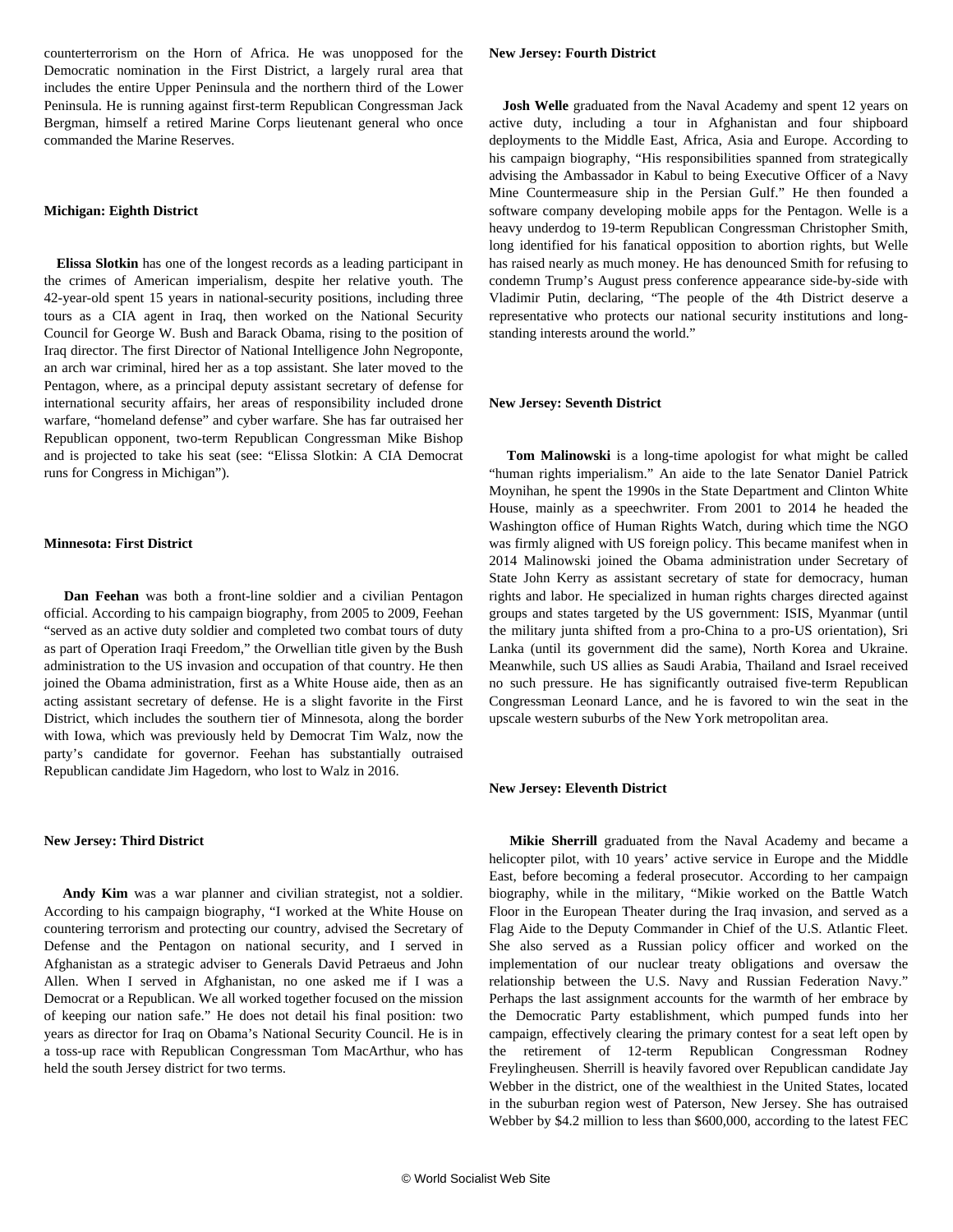#### **New York: Eleventh District**

 **Max Rose**, according to his campaign biography, "is a proud veteran of the U.S. Army. He served as an active duty officer in Afghanistan from 2012-2013, and earned a Bronze Star, Purple Heart and Combat Infantryman Badge. He continues his service today in the National Guard, and is also Ranger-qualified." After active duty, Rose went to work as a special assistant to the Brooklyn District Attorney, while remaining an officer in the National Guard. During August, he took a two-week break from campaigning to participate in small-unit training exercises. He has slightly outraised two-term Republican Congressman Dan Donovan in a district that includes all of Staten Island and part of Brooklyn.

# **North Carolina: Ninth District**

 **Dan McCready**, a Marine Corps veteran turned "clean energy" multimillionaire, claims to have found Jesus in Iraq, where he was baptized in water from the Euphrates River. He joined the Marines after 9/11, commanded a unit of 65 men during the 2007 "surge" in Iraq, and ended his wartime deployment as a captain. He went on to get an MBA at Harvard and work as a consultant for McKinsey & Co. before launching his own company. After three-term Republican Congressman Robert Pittenger was defeated in the primary by fundamentalist pastor Mark Harris, who advocates the subordination of married women to their husbands, McCready became the favorite to win the seat. He has outraised Harris three-to-one and went into the fall campaign with an even larger lead in cash-on-hand.

# **Ohio: Seventh District**

 **Ken Harbaugh** is the son and grandson of Air Force combat pilots. He joined the Navy and became a pilot himself, flying reconnaissance missions in the Middle East and the Korean peninsula. His campaign website features photos of Harbaugh in military gear and posing with his Navy plane. After nine years in the military, he went to Yale for a law degree, joined the McKinsey consulting firm, and then became chief operations officer and later president of Team Rubicon Global, an organization that mobilizes military veterans to deploy to natural disasters in the US and around the world. He has been considerably outraised by Republican Congressman Robert Gibbs, who has held the Canton-based district for three terms.

#### **Pennsylvania: Sixth District**

 **Chrissy Houlahan ,** a 10-year veteran of the Air Force, leaving it as a captain, has been virtually guaranteed a seat in Congress by the Democratic Party leadership, which cleared the primary of any rivals for the nomination in a district left open by the sudden retirement of two-term Republican Congressman Ryan Costello. The 42-year-old decided not to run for reelection after the court-ordered redrawing of Pennsylvania district lines left him with a heavily Democratic electorate. In addition to outraising her Republican opponent Greg McCauley by \$2.8 million to \$174,000 in campaign funds, Houlahan has been the recipient of a flood of favorable media coverage. The most fawning portrayal came from Frank Bruni of the *New York Times*: "Usually you only get to dream about a candidate like Chrissy Houlahan. People in the Philadelphia suburbs actually get to vote for her."

## **Pennsylvania: Tenth District**

 **George Scott** was a career Army intelligence officer, on active duty for 20 years, including the US invasion of Panama, the first Persian Gulf War and Operation Enduring Freedom, the official name of the ongoing "war on terror" launched in 2001. He retired as a lieutenant colonel after commanding a battalion of over 1,800 soldiers. Scott then entered the Lutheran Theological Seminary in Gettysburg and is now pastor of Trinity Lutheran Church in East Berlin, Pennsylvania. After the death of Senator John McCain, Scott issued a statement saying, "He shall be remembered as a true patriot, a political titan, and a respected statesman worthy of every distinction. He will be sorely missed by our nation." Scott is regarded as an underdog against three-term Republican Congressman Scott Perry, although the district's boundaries were altered to include the whole city of Harrisburg.

# **Pennsylvania: Seventeenth District**

 **Conor Lamb** won a special election earlier this year in the 18th Congressional District, in the southwest corner of the state. However, after redistricting moved his home into the 17th District, he is now challenging three-term Republican Congressman Keith Rothfus. Lamb's campaign biography begins by identifying him as "a Marine and former federal prosecutor," and he emphasized his military background during the campaign for the special election. He was on active duty in the Far East until 2013, as a captain and Judge Advocate General (in effect, a Navy prosecutor). He is now a major in the Marine Corps Reserves. Lamb has raised more than \$7 million this year and spent \$5 million on the campaign in the special election. He is considered a heavy favorite over Rothfus because the new 17th district lines were drawn more favorably to the Democratic Party.

#### **Texas: Twenty-First District**

 **Joseph Kopser** is a West Point graduate and career Army officer. According to his campaign biography, "After volunteering for air assault and airborne training, Joseph headed for Ranger school, the Army's toughest program outside of war. Designed to provide intense training on four hours of sleep and one meal per day, the training pushed Joseph to the limits of his own physical and emotional endurance." He became a West Point instructor, but after the US invasion of Iraq volunteered for assignment there and spent 14 months over two tours, much of it in Mosul. After his return to the US, he was assigned to a high-level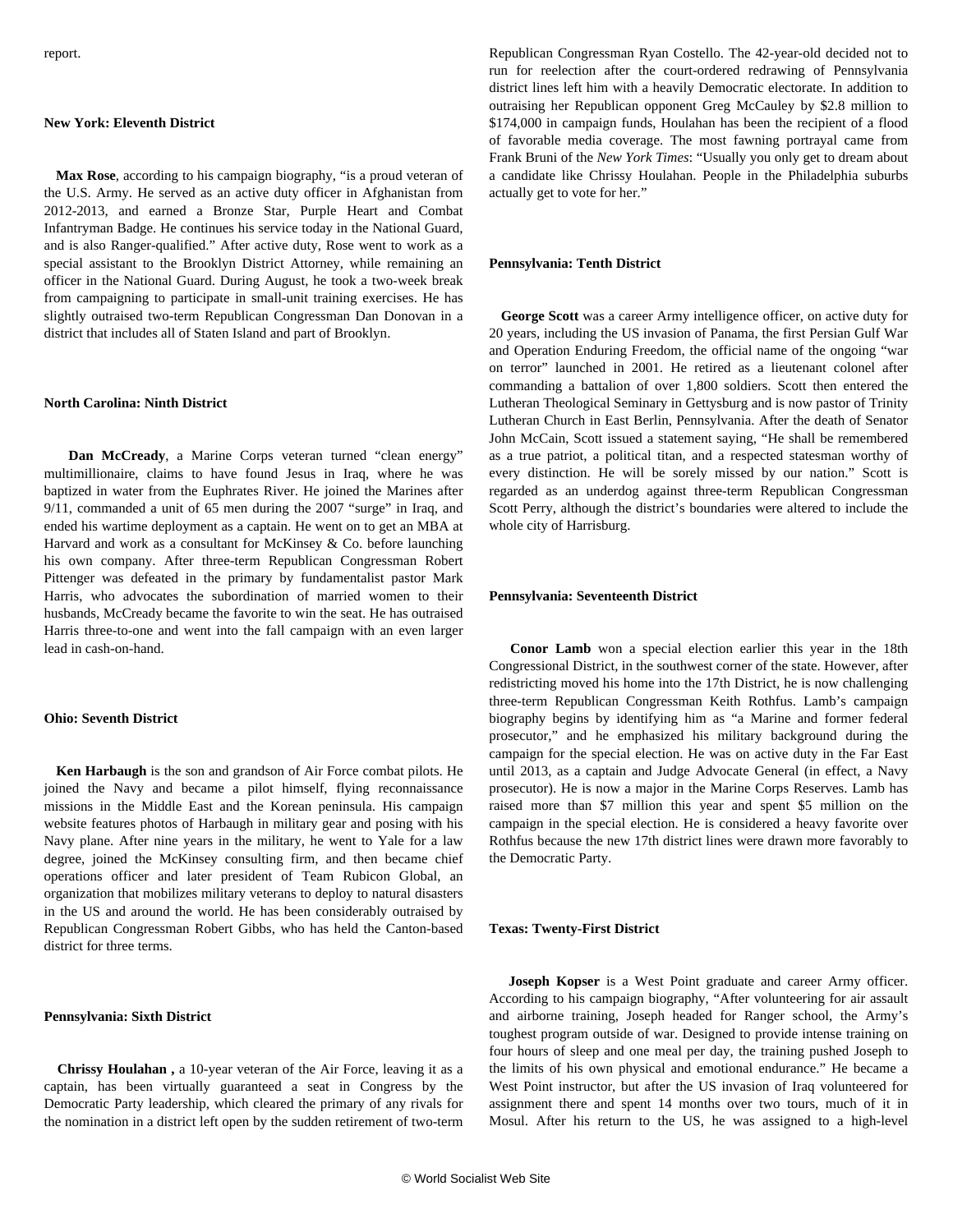Pentagon job developing plans for the Future Combat Systems program, as well serving as a speechwriter and political adviser to top officials. After leaving the military in 2011, he developed a ride-sharing platform that was the basis for a company, RideScout, which he subsequently sold to Daimler-Benz, giving him the resources to enter politics. Kopser has raised more money than Republican Chip Roy in the race for a seat in the San Antonio-Austin region, left vacant by the retirement of 15-term Republican Congressman Lamar Smith, a notorious anti-immigrant demagogue.

# **Texas: Twenty-Third District**

 **Gina Ortiz Jones** was an Air Force intelligence officer in Iraq. According to her campaign biography, "In the 12-years following her active duty service, Gina has continued to build her career in national security, intelligence, and defense—including advising on operations in Latin America and Africa, to include advising on military operations that supported South Sudan's independence referendum and serving in the Libya Crisis Intelligence Cell." She later became director for investment of the Office of the US Trade Representative, where she led the portfolio that reviewed foreign investments for possible risks to national security. The contest for the seat representing the 23rd District, which runs along the Texas-Mexico border from El Paso nearly to Laredo, and inland as far as the San Antonio suburbs, is literally spy vs. spy, since the incumbent, two-term Republican Congressman Will Hurd, is a former CIA agent.

# **Texas: Thirty-First District**

 **Mary Jennings Hegar**, a helicopter pilot for the Air Force, spent three tours of duty in Afghanistan in search and rescue operations. This included, as Hegar declares on her website, "being shot down by enemy fire, defending my crew and patients, and earning a Purple Heart." Hegar came to prominence through a lawsuit against the Pentagon policy of barring women from combat and is the subject of a forthcoming biographical film based on her memoir, *Shoot Like a Girl: One Woman's Dramatic Fight in Afghanistan and on the Home Front*. Hegar is an underdog to eight-term Republican Congressman John Carter in district that stretches north from Austin, although she substantially outraised him during the first half of 2018.

#### **Virginia: Second District**

 **Elaine Luria** was one of the first Navy women to serve as an officer on a nuclear-powered ship. According to her campaign biography, she "deployed six times to the Middle East and Western Pacific as a nucleartrained surface warfare officer." She was second-in-command of a guided missile cruiser and commanded assault craft supporting a Marine Corps deployment. Initially an underdog against one-term Republican Congressman Scott Taylor, a former Navy SEAL, Luria has seen her standing in polls improve after Taylor's staff was caught forging signatures to place another Democrat on the ballot as an independent in November to split the anti-Taylor vote. This Democrat, recently prosecuted on federal fraud charges, has since been removed from the ballot, while Taylor denies all knowledge of the affair.

#### **Virginia: Seventh District**

 **Abigail Spanberger** once had the following statement at the top of her campaign website: "After nearly a decade serving in the CIA, I'm running for Congress in Virginia's Seventh District … My previous service as a law enforcement officer, a CIA officer, and a community volunteer has taught me the value of listening." Perhaps in recognition of the ominous implications of this declaration, it has been removed, although the site still states, "Abigail joined the CIA as an Operations Officer. She traveled and lived abroad collecting intelligence, managing assets, and overseeing high-profile programs in service to the United States." Spanberger defeated another military-intelligence candidate in the Democratic primary and is in a toss-up race with two-term Republican Congressman David Brat, in a district that extends north from the Richmond suburbs.

#### **West Virginia: Second District**

 **Talley Sergent** is one of a half dozen former State Department officials who ran in the Democratic primaries, and she won her contest against another national-security candidate, a combat veteran from the Iraq War, despite being outraised two-to-one. Sergent worked for Democratic Senator Jay Rockefeller before joining the State Department under Hillary Clinton, where she specialized in issues relating to the status of women and girls, part of the "human rights imperialism" technique used to threaten countries targeted by Washington. She then became a corporate flack for Coca-Cola at its Atlanta headquarters, before running Clinton's disastrous statewide campaign in West Virginia, where Clinton was routed in both the primary and the general election. Sergent is a heavy underdog against two-term Republican Congressman Alex Mooney, who has a nearly ten-to-one fundraising advantage.

# **West Virginia: Third District**

 **Richard Ojeda** was elected as a West Virginia state senator in 2016, running as a Democrat, in the same election in which he cast his own vote for Donald Trump. He has based his political career on more than two decades in the US Army Airborne, including repeated tours in Iraq and Afghanistan, where he reached the rank of major. His last post before winning state office was as executive director of Army recruiting in Beckley, seeking to convince youth in West Virginia and Virginia to become cannon fodder for the Pentagon. Ojeda has combined a militaristic approach with pro-union demagogy, winning him the support of the United Mine Workers and the teachers' unions, which have systematically betrayed workers in southern West Virginia, one of the poorest regions in the country. Ojeda is in a toss-up race with Carol Miller, a wealthy state legislator, to succeed two-term Republican Congressman Evan Jenkins, who ran for US Senate and was defeated in the Republican primary.